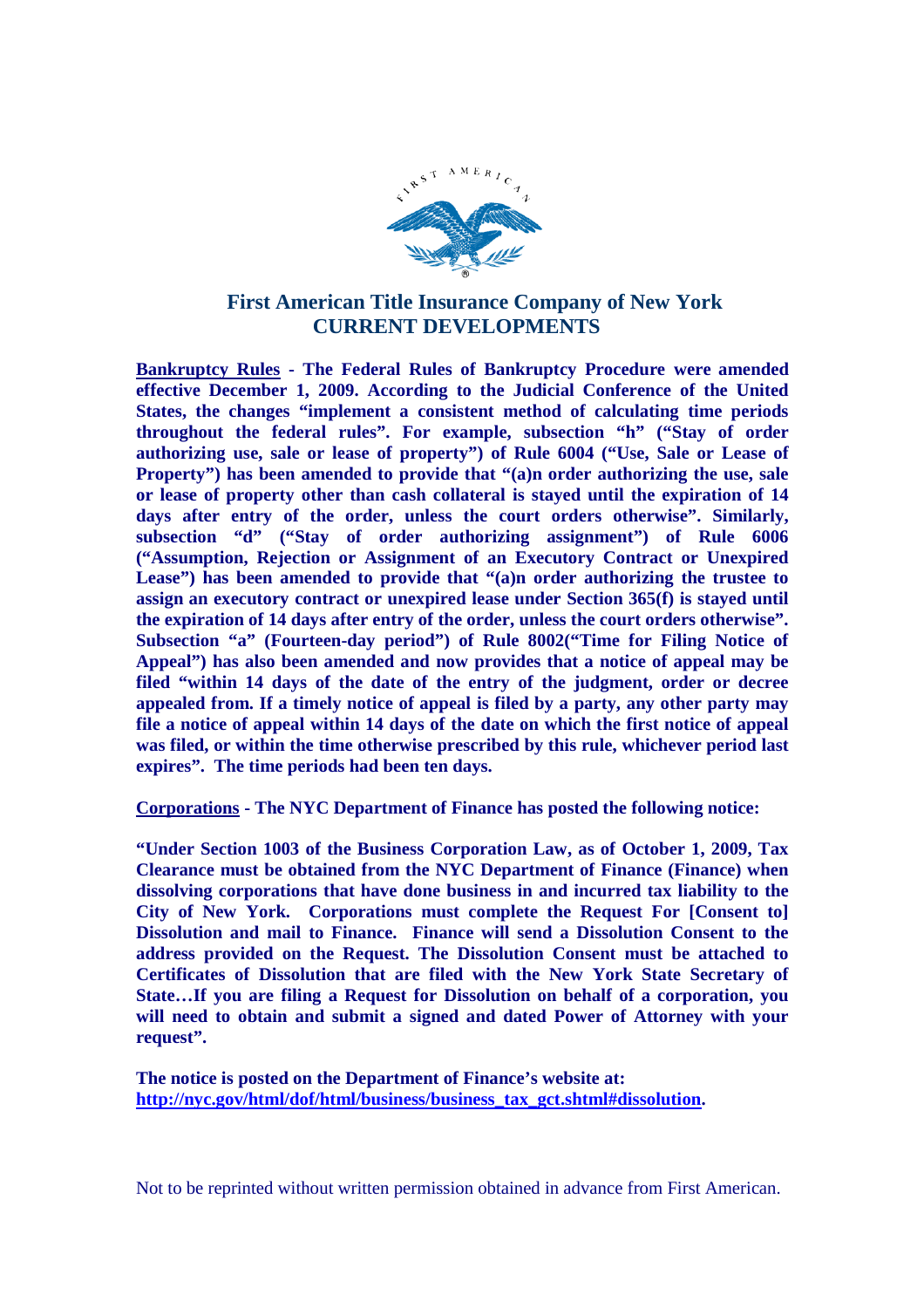**The Request for Consent to Dissolution is posted at: http://nyc.gov/html/dof/html/pdf/collections/request\_dissolution.pdf. Form POA-1, the Department's Power of Attorney for businesses, is posted at: http://nyc.gov/html/dof/html/pdf/poa/poa1.pdf.**

**Easements - An easement agreement executed in 1961 granted a permanent easement of unrestricted light, air and view over a commercial property for the benefit of an adjoining residential building. The easement specified the exact location and volume of the air conditioning tower that could be installed on the roof of the burdened property. In 2005, the Defendants, owners of the commercial building, installed a new cooling tower on the roof. The Plaintiff-owner of the residential building alleged that the new cooling tower violated the terms of the easement agreement, that the excessive noise it generated violated the noise limit provisions of New York City's Administrative Code, and that it constituted a private and public nuisance. The Plaintiff sought a permanent injunction preventing the operation of the cooling tower and an Order requiring its removal. Although the Supreme Court, New York County, dismissed the claim of a public nuisance, it found the cooling tower violated the terms of the easement and was a private nuisance. The Court directed the Defendants to remove, replace or modify the existing cooling tower so that it complies with the requirements of the easement no later than March 1, 2010. First Avenue Owners, Inc. v. Valentina Enterprises, LLC, decided October 14, 2009, is reported at 25 Misc.3d 1219 and 2009 WL 3465983.**

**Eminent Domain – The Appellate Division, First Department, annulled the determination of the New York State Urban Development Corporation d/b/a Empire State Development Corporation which approved the acquisition by condemnation of approximately 17 acres in the Manhattanville area of West Harlem for the development of a new campus for Columbia University. The Court found that no public use, benefit or purpose was to be served by the proposed acquisition; "the record overwhelmingly establishes that the true beneficiary of the scheme to redevelop Manhattanville is not the community that is supposedly blighted, but rather Columbia University..." Citing the 2005 decision of the United States Supreme Court in Kelo v. City of New London (545 U.S. 469), the Court held that this use of eminent domain to benefit a private entity violated the Takings Clause, Article 1 Section 7 of the United States Constitution. Kaur v. New York State Urban Development Corporation, decided December 3, 2009, is reported at 2009 WL 4348472.**

**Foreclosures – Chapter 507 of the Laws of 2009, signed into law by Governor Paterson on December 15, 2009, amends the Real Property Actions and Proceedings Law, the Uniform Commercial Code, the Civil Practice Law and Rules, the Banking Law, and other laws, relating to foreclosures actions on home mortgage loans, including loans made on the security of cooperative interests, the Penal Law and the Real Property Law. According to a press release issued by the Governor's Office, "the Law will:**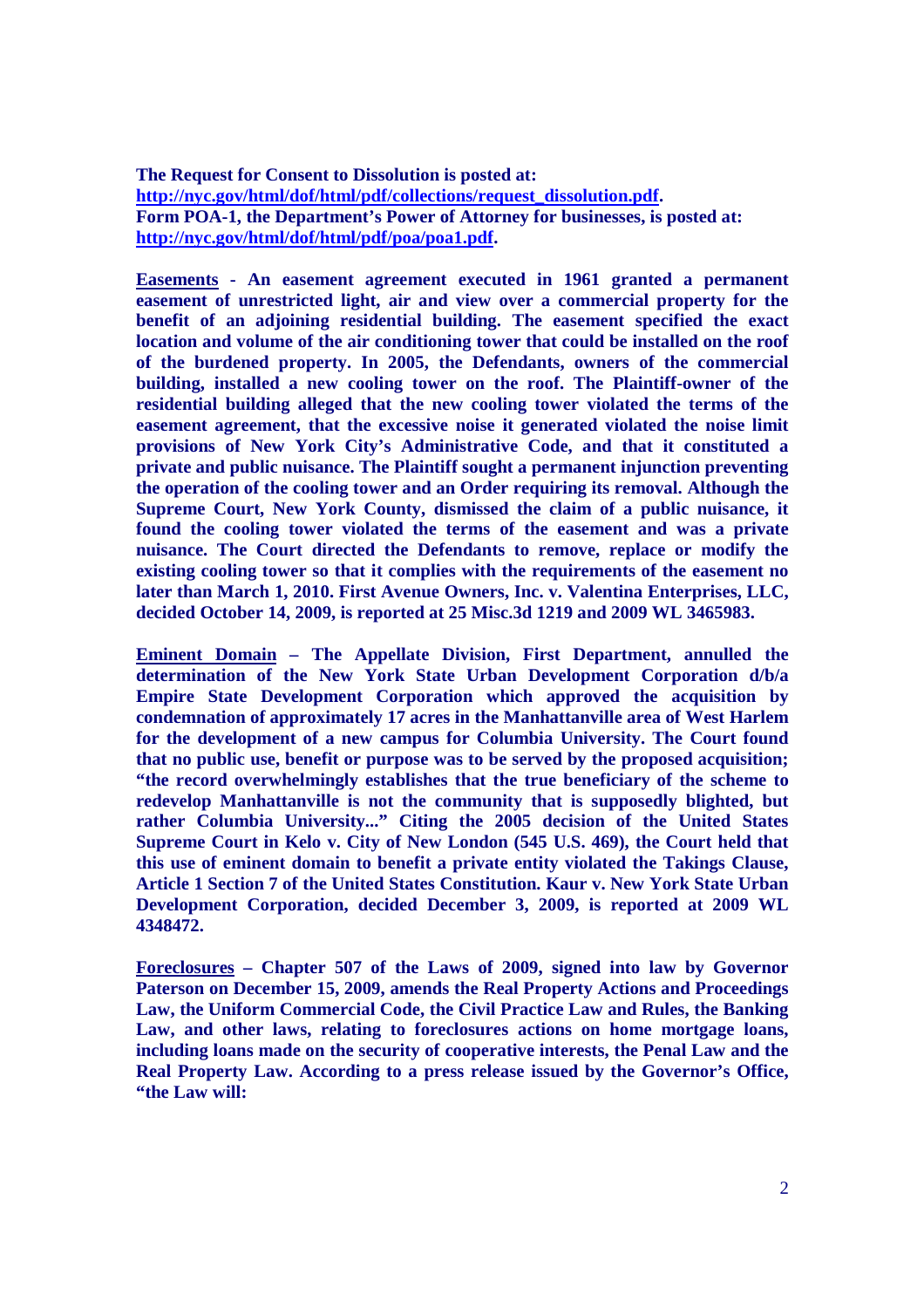- **Require the 90-day pre-foreclosure notice currently sent for subprime loans to be expanded to include all home loans. This measure allows additional time for many more homeowners to work with their lenders to find an affordable solution to prevent unnecessary foreclosures.**
- **Require those lenders who serve a 90-day notice on a homeowner to make a regulatory filing with the Banking Department within three days of that service with specified information. This regulatory filing will allow the Banking Department and the Division of Housing and Community Renewal (DHCR) to provide targeted assistance to distressed homeowners during the critical preforeclosure timeframe and closely monitor foreclosure statistics.**
- **Expand the scope of the early mandatory settlement conference to include borrowers of all home loans and not just borrowers with subprime loans.**
- **Establish protections for tenants in foreclosed properties by requiring that they receive written notification of the change in ownership of the property and be permitted to remain in their home for the remainder of the lease term or 90 days, whichever is longer.**
- **Require plaintiffs in a foreclosure action who obtain a judgment of foreclosure and sale to maintain the foreclosed property.**
- **Enhance consumer protections to prevent homeowners from falling prey to rescue scams, and prevent brokers who perform distressed property consulting services from accepting upfront fees."**

**State Senate Bill S66007, signed into Law as Chapter 507, is posted on the Internet at http://assembly.state.ny.us/leg/?bn=S66007&sh=t.**

**Mortgage Foreclosures – Judge Spinner of the Supreme Court, Suffolk County, noting what he considered the Plaintiff-lender's "inequitable, unconscionable, vexatious and opprobrious" conduct in the foreclosure of a subprime mortgage, voided the note, canceled and ordered the mortgage to be discharged, vacated the judgment of foreclosure, and canceled the notice of pendency for the action. The Court found that the "[p]laintiff had no good faith intention whatsoever of resolving this matter in any manner other than a complete and forcible devolution of title from Defendant". IndyMac Bank, F.S.B. v. Yano-Horoski, decided November 19, 2009, is reported at 2009 WL 3858797.**

**Mortgage Foreclosures/Standing – Plaintiff commenced an action on November 30, 2007 to foreclose a mortgage assigned to it on December 4, 2007 by an instrument reciting that the assignment was effective on October 28, 2007. The Supreme Court, Westchester County, granted the Defendants' motion to dismiss for lack of standing and the Appellate Division, Second Department, affirmed. According to the Appellate Division, "[t]he issue presented on this appeal is whether an assignee of a**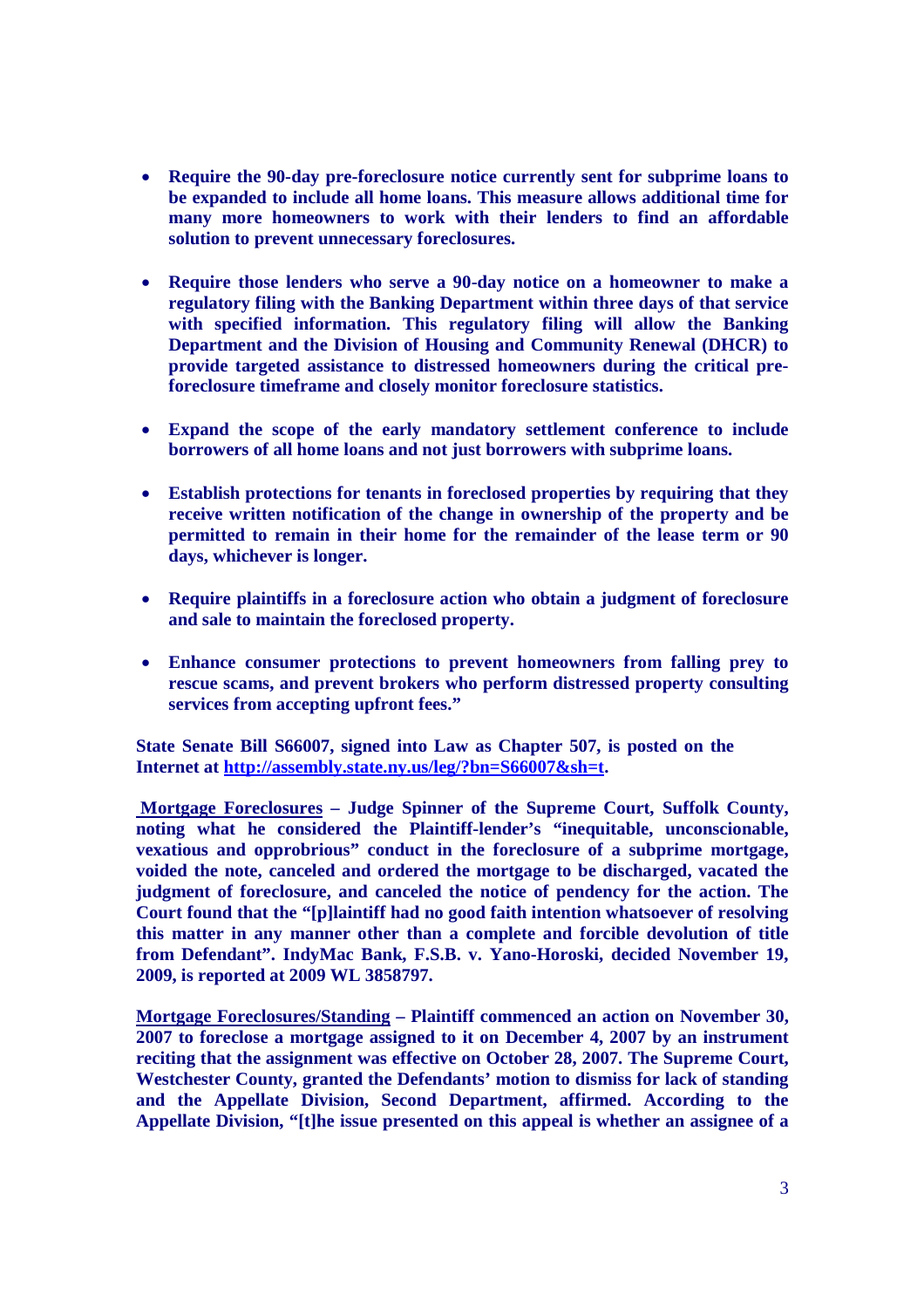**note and mortgage has standing to commence a foreclosure action prior to the date of the execution of the assignment. We hold that an assignee in such a case has no standing". Wells Fargo Bank, N.A. v. Marchione, decided October 20, 2009, is reported at 2009 WL 3380639.**

**Mortgage Recording Tax – Form MT-15 ("Mortgage Recording Tax") is used to compute New York State's mortgage recording tax when a mortgage encumbers property in more than one locality and different rates of mortgage recording tax apply. A revised Form MT-15, effective December 1, 2009, has been issued by the New York State Department of Taxation and Finance. The form sets forth the mortgage recording tax rates in effect in each County, and accounts for the change in the mortgage tax rate in Dutchess County on December 1 from \$1.30 to \$1.05 for each \$100.00 of principal indebtedness secured. Revised Form MT-15 is posted at http://www.tax.state.ny.us/forms/form\_number\_order\_mt\_pt.htm.**

**Mortgage Recording Tax/New York State Transfer Tax - New York State's Office of Tax Policy Analysis in the State's Department of Taxation and Finance has posted at http://www.tax.state.ny.us/statistics/stat\_fy\_collections.htm its Annual Statistical Report of New York State Tax Collections for the State's fiscal year 2008- 2009 (April 1, 2008-March 31, 2009). According to the Report, the amount of the State's Real Estate Transfer Tax collected in fiscal year 2008-2009 was \$701,163,664. Mortgage Recording Tax collected statewide in fiscal year 2008-2009 was \$1,433,276,367, of which \$860,445,376 was collected on mortgages recorded in The City of New York.**

**Mortgage Recording Tax/New York State Transfer Tax – The New York State Department of Taxation and Finance has announced that the interest rate to be charged for the period January 1, 2010 – March 31, 2010 on late payments and assessments of mortgage recording tax and the State's Real Estate Transfer Tax will be 8% per annum, compounded daily. The interest rate to be paid on refunds of those taxes will be 3% per annum, compounded daily. The interest rates are published at http://www.tax.state.ny.us/taxnews/int\_curr.htm.**

**New York City Building Department – Under NYC Administrative Code Section 28-105.9 ("Expiration") a building permit expires "if the permitted work or use is not commenced within 12 months from the date of issuance of the permit or, if commenced, is suspended or abandoned for a period of 12 months thereafter". On October 28, 2009 Mayor Bloomberg signed into law Local Law 70 of 2009 amending Section 28-105.9. It authorizes the Commissioner of the Department of Buildings to establish a program to maintain the safety of construction sites when work is not commenced or is to be suspended. Under the Local Law, "(w)here the commissioner includes a site in the program, work permits issued for such construction site that would otherwise expire because of the suspension of work or failure to commence work at the site shall remain in effect until the end of the term for which they were issued and may be renewed for up to two additional terms consistent with section 28-105.8.1 so long as the site is in good standing under the program".**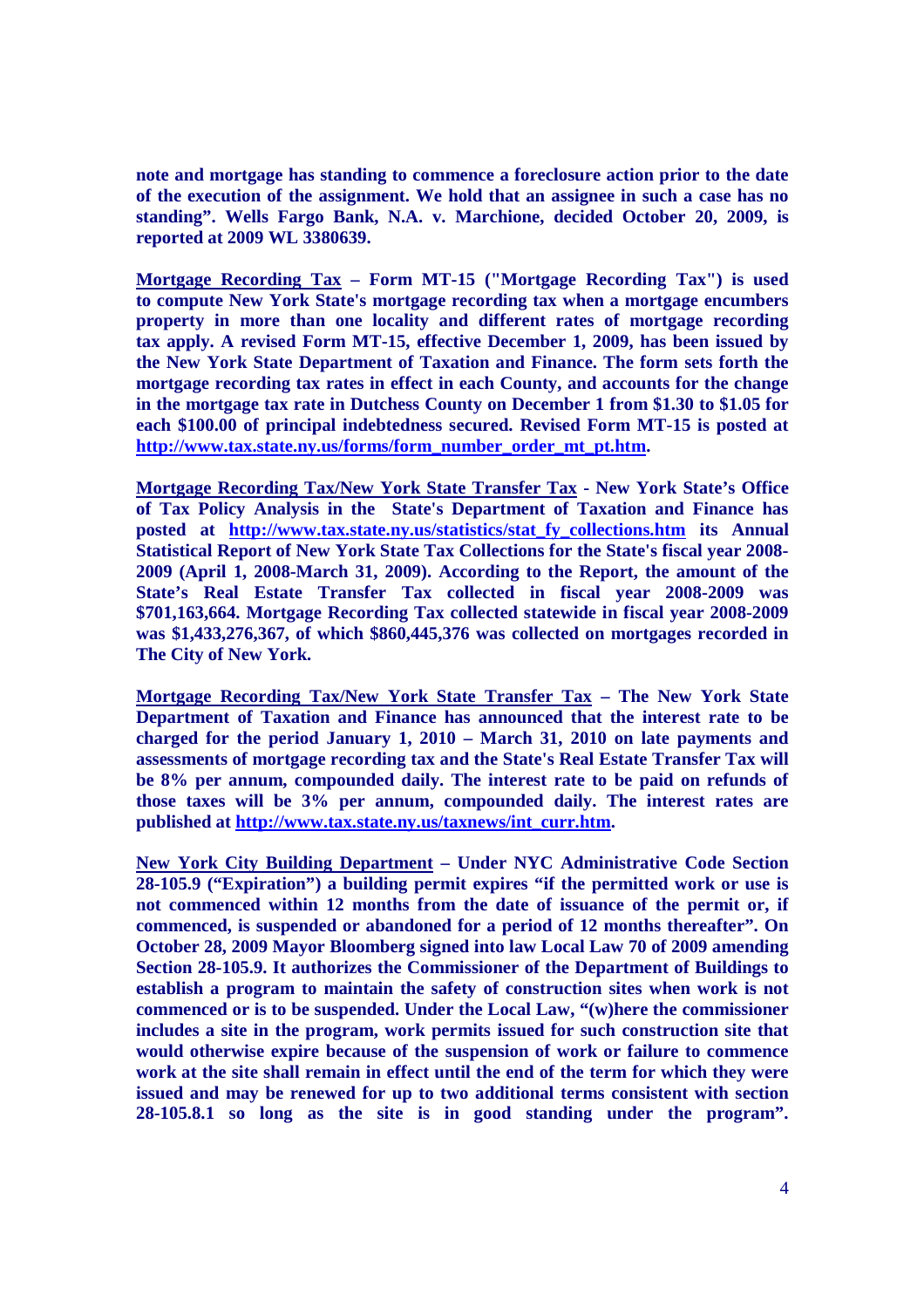**New York City Real Property Transfer Tax ("RPTT") – According to Section 11- 2106(b) of NYC's Administrative Code, conveyances of real property by or to a corporation "organized and operated exclusively for religious, charitable or educational purposes" are, provided certain other criteria are met, exempt from payment of the RPTT. A Ruling dated June 11, 2009, issued by NYC Finance's Office of Legal Affairs, involving the transfer of controlling economic interests in an entity owning and operating a low-income housing project to a taxpayer which had applied for but had not yet received an exemption from federal income taxation under IRC Section 501(c)(3). The taxpayer was held to be exempt from payment of the RPTT in the transaction since it had met the criteria for the federal exemption. However, "the taxpayer will be required to inform [the Office of Legal Affairs] in the event that its application for exemption under IRC Section 501(c)(3) is denied". FLR 094895-021 is posted at**

**http://www.nyc.gov/html/dof/html/pub/pub\_guidance\_letterrulings\_rptt.shtml**

**Not-For-Profit Corporations – A New York Type-B not-for-profit corporation purchased real property and obtained grants from local governments to enable repairs to be made to the building. In 2005, its Chief Executive Officer, who was also Chairman of its Board of Directors, caused the property, the sole asset of the corporation, to be conveyed for no consideration, without the approval of the Board of Directors, to himself and his wife. The CEO and his wife then executed a mortgage to secure their personal line of credit. On petition of the New York State's Attorney General, the Supreme Court, Sullivan County, declared the deed and the mortgage to be null and void and directed the County Clerk to "mark his records accordingly". According to the Court, the "conveyance of all or substantially all of the property of a not-for-profit corporation without approval of the corporate directors or the court, and without notice to the Attorney General is void ab initio". Cuomo v. Daniels, decided October 28, 2009, is reported at 25 Misc.3d 1226 and 2009 WL 3823257.**

**Powers-of-Attorney – The Executor of an Estate executed a power of attorney delegating to his attorney "all the powers provided to me as Executor of the Estate of Frank J. Sadlo and to act on my behalf with respect to said Estate". The Surrogate's Court, Dutchess County, held that the issuance of the power of attorney was void ab initio, and the attorney was not to be compensated for actions taken under the authority of the power of attorney. According to the Court, "[a]n executor is not authorized to give a power of attorney to an attorney representing the estate granting plenary powers to that attorney to act on his behalf". Matter of Sadlo, decided September 25, 2009, is reported at 25 Misc.3d 1205 and 2009 WL 3066665.**

**Recording Act – A mortgage executed in 2003 by the then owners of a property in Queens incorrectly referenced the tax lot; the mortgage was therefore mis-indexed. In an action to foreclose that mortgage, the current owner of the property and his mortgagee, both Defendants, asserted as an affirmative defense, that at their closing they had no actual or constructive notice of the Plaintiff's mortgage. The Supreme**